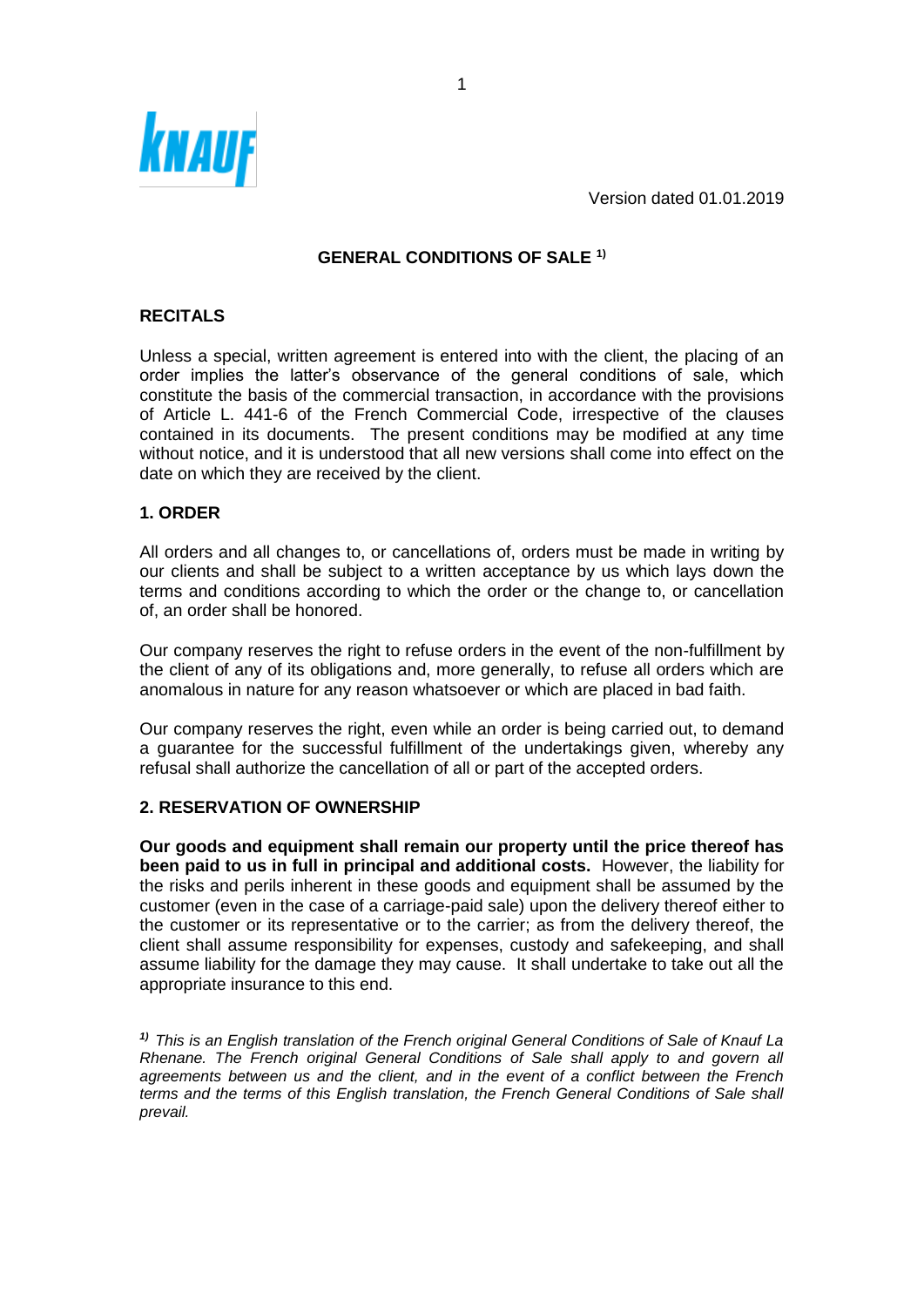In accordance with the present reservation of ownership, we are authorized to draw up an inventory, at any time, at the client's or at any third party to whom the latter has sold them on, of the goods sent from our premises that have not yet been paid for. The surrender of an instrument that establishes a payment obligation, whether in the form of a bill or otherwise, does not constitute a payment until the instrument has actually been cashed. Payment may not be considered to have been made until the price has actually been collected by our company.

Until they have been paid for in full, products which are subject to a reservation of ownership shall be kept by the client in such a way that they are individually identified and cannot be confused with products sent by other suppliers; they may not be transferred, sold on, pledged, or, more generally, be the subject of rights granted to third parties.

If the products that are subject to reservation of ownership have been sold on by the client, the amount owing to our company shall automatically become the price of the products thus sold by the client. The client hereby assigns to our company all amounts owing as a result of the selling on of unpaid products that are subject to reservation of ownership. If the goods are claimed as a result of partial or total nonpayment, the stocked goods shall be considered to correspond to the unpaid amounts owing. The client shall undertake to inform all third parties, including in the case of seizure, of the fact that the products which are subject to reservation of ownership belong to our company, and to inform us immediately of all seizures or similar operations. It is pointed out, as necessary, that the present reservation of ownership clause complies with current laws and regulations and, thus, with the provisions of order no. 2006-346, of 23 March 2006, "*relating to sureties*".

## **3. DELIVERY, COMPLAINTS**

The delivery periods mentioned in our order confirmations are for guidance purposes only. The client may not under any circumstances take any advantage of any delay on any grounds whatsoever.

Unless expressly stipulated by us in the acknowledgement of receipt of an order to the contrary, the delivery and, thus, the transfer of the risks to the client, both with regard to losses or damage to the products covered by the client's order, on the one part, and the liability for these products, on the other, are considered to have been effected as soon as they are customized on our premises, and, at the latest, when they are handed over to the first carrier.

The client must, therefore, take out an insurance policy against damage to the transported products and an insurance policy guaranteeing all financial consequences of its liability as a result of damage caused by the ordered products from the point of transfer of risk.

Any complaints of any type, namely regarding defective products, must be sent to us within 24 hours as from the receipt of the goods. Once this deadline has passed, the client shall be considered to have accepted the goods unreservedly. Unless expressly agreed in advance, no return of goods shall be accepted. In all cases, each return of goods must be organized carriage paid.

In its dealings with carriers, the client shall undertake to inspect the products at the time of their receipt and to make all appropriate reservations known to the carrier, according to the conditions laid down in Article L. 133-3 of the French Commercial Code (reservations on the receipt, confirmed by a registered letter within three days,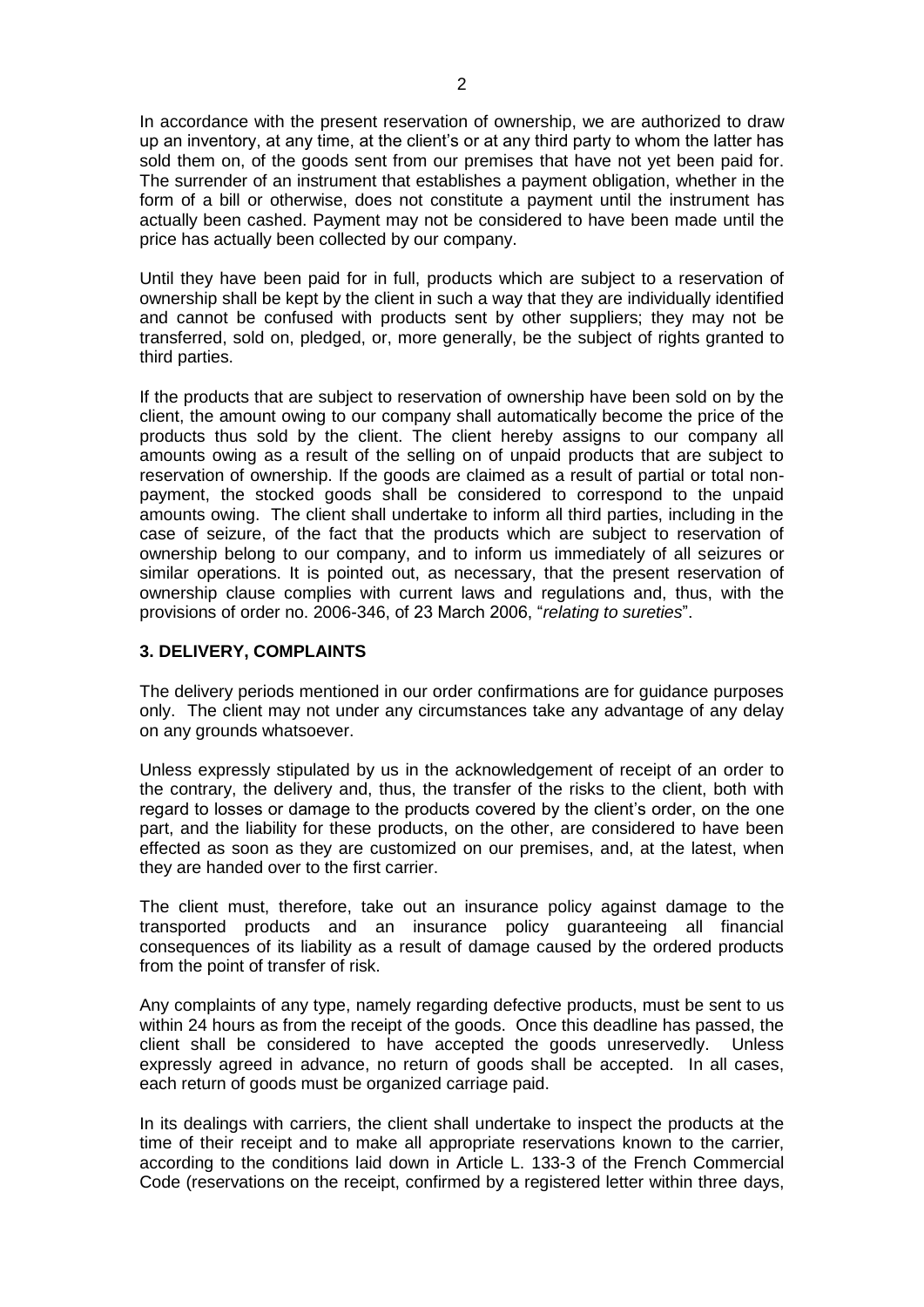not including holidays). In the event of this procedure not being complied with, any action taken against our company shall be declared unenforceable.

### **4. QUALITY OF OUR PRODUCTS / GUARANTEES**

We guarantee that our products comply with:

- current standards;

- technical opinion and certifications;

- our specifications;

- the code of use of plastic packaging of the plastic packaging employers' association;

- the specifications drawn up and delivered by our clients and, more generally, the specifications contained in our clients' orders.

Unless it is expressly stipulated to the contrary and accepted by us, orders are executed in accordance with current quality standards.

We cannot be held liable:

- for a defect detected in the product as a result of the specific use to which our client has put this product, even it the latter notified us of such a use, unless we specifically agreed to such a use;

- for the consequences of our products being used in a way not recommended by us and, *a fortiori*, being used in a way that does not comply with our instructions or the rules of the trade;

- for defects in the products caused by the way in which they are stored or maintained.

We do not accept any liability for any damage suffered by any product, equipment, system or application when components, other than ours or those whose use we recommend, have been fitted or used in a unit. Nor shall we be liable when the defect in one of our products has been caused by another component with which the client has combined our product.

We strictly limit our guarantee to the replacement of the products whose defective nature we have ascertained as part of an inspection carried out along with the client.

At our discretion, we shall recommend the reimbursement of the defective products at the value at which they were invoiced.

Our liability is strictly limited to the obligations thus laid down and it is expressly agreed that we shall not under any circumstances be obliged to compensate the consequential damage which the client (or a party to whom the goods are sold on) might claim, irrespective of the cause and basis thereof (contractual guarantee, legal guarantee, contractual liability such as non-observance, etc.).

Consequently, we may not under any circumstances be obliged to compensate, in particular, production losses, operating losses, loss of profits, any expenses or costs, particularly in the event of the unavailability or unsuitability for their intended purpose of the delivered products or of the goods in which the delivered products are to be fitted, or damage suffered by third parties, and, more generally, all indemnifiable losses other than personal injury or damage to property.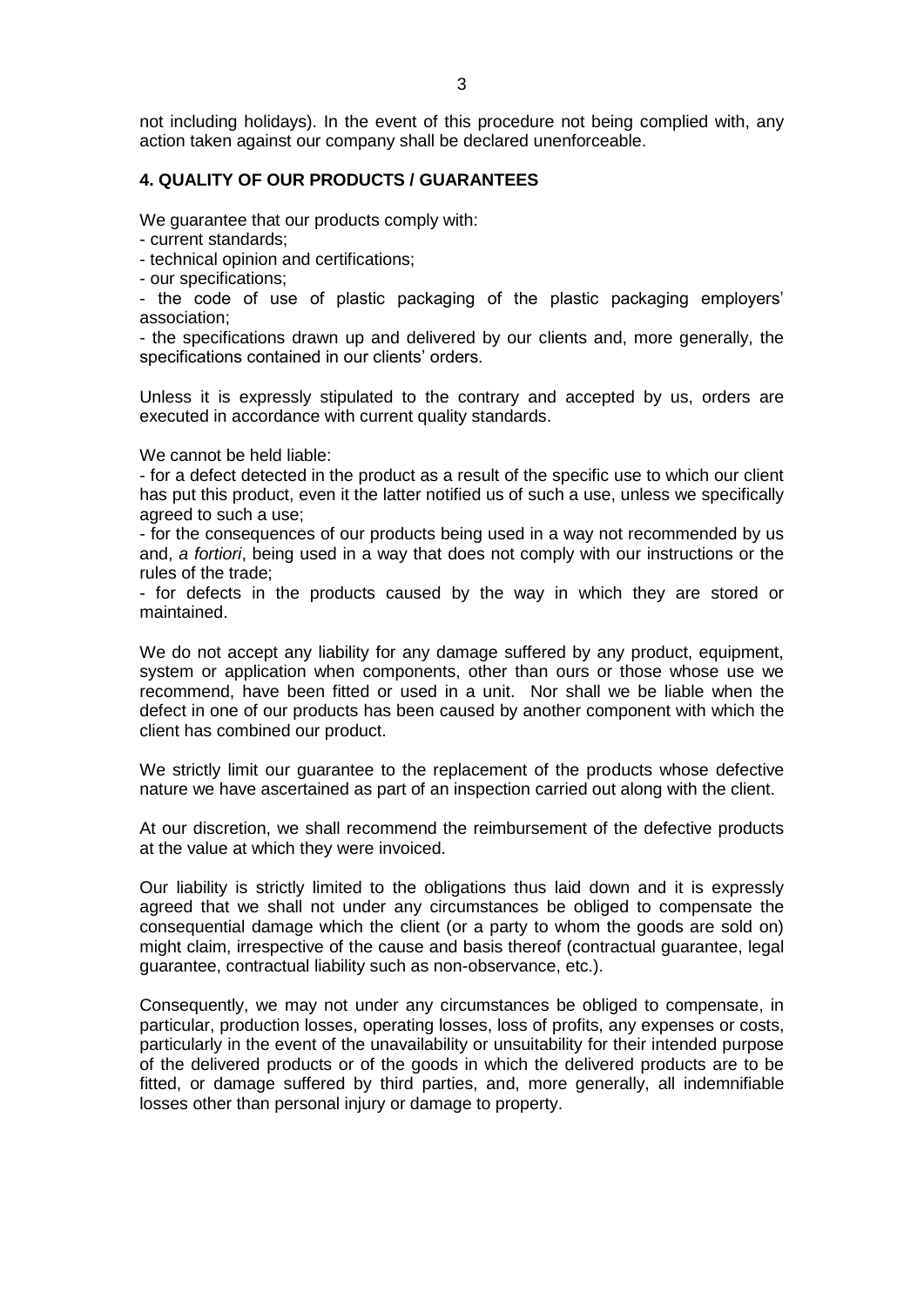#### **5 – PRICE – PAYMENT CONDITIONS**

Our products are invoiced at the price in force on the date of delivery.

Payment for our products should be made to our head office by accepted bill of exchange or promissory note within 45 days end of the month (namely 45 days as from the end of the month the invoice was issued).

For payments made within fifteen calendar days as from the date of the invoice, a 0.5% discount shall be granted. Discounts are not granted on export sales.

By express agreement, and except in the case of an extension requested on time and granted by us, non-payment, albeit partial, of our supplies on the established due date, whereby the arrival of the due date shall constitute a notice to pay, shall result in:

- all invoices, even those which have given rise to the issue of a bill, becoming immediately due and payable and all sums owed by the client for any reason whatsoever becoming immediately due and payable;
- a penalty for late payment calculated as from the day following the due date at the legal rate of interest in force multiplied by 3 in accordance with the provisions of Article L. 441-6 of the French Commercial Code, becoming immediately due and payable;
- the exigibility by rights of a compensation for collection charges, the amount of which will be equal to 15 % of the due sums and can on no account be lower than 40 euro.

Our company may automatically charge such penalties for late payment to any reductions in price owing to the client.

In the event of payment by means of a bill of exchange, failure to return the bill of exchange shall be considered to be a refusal to accept it, which equates to nonpayment. Failure to accept a bill or failure to sign a promissory order within sixty days as from the issue of the invoice shall also be considered to constitute nonpayment.

No payment may be offset on the sole initiative of the client, including, and in accordance with the provisions of Article L. 442-6-I-8 of the French Commercial Code, if the client claims a delay in delivery or the non-conformity of the delivered products, as the prior written consent of our company is required, irrespective of any provisions to the contrary that might be included in the client's purchase conditions.

In the event of officially recorded insolvency, payment beyond the due date, placement in receivership or liquidation, our company may:

- automatically, and without any formality having to be observed, take back the goods corresponding to the order in question and, if applicable, corresponding to earlier unpaid orders whether or not the payment thereof is due;
- automatically cancel the contract in its entirety by means of a straightforward notice sent to the client by means of a registered letter with acknowledgement of receipt, without any formality having to be observed and without prejudice to the exercise of all its other rights.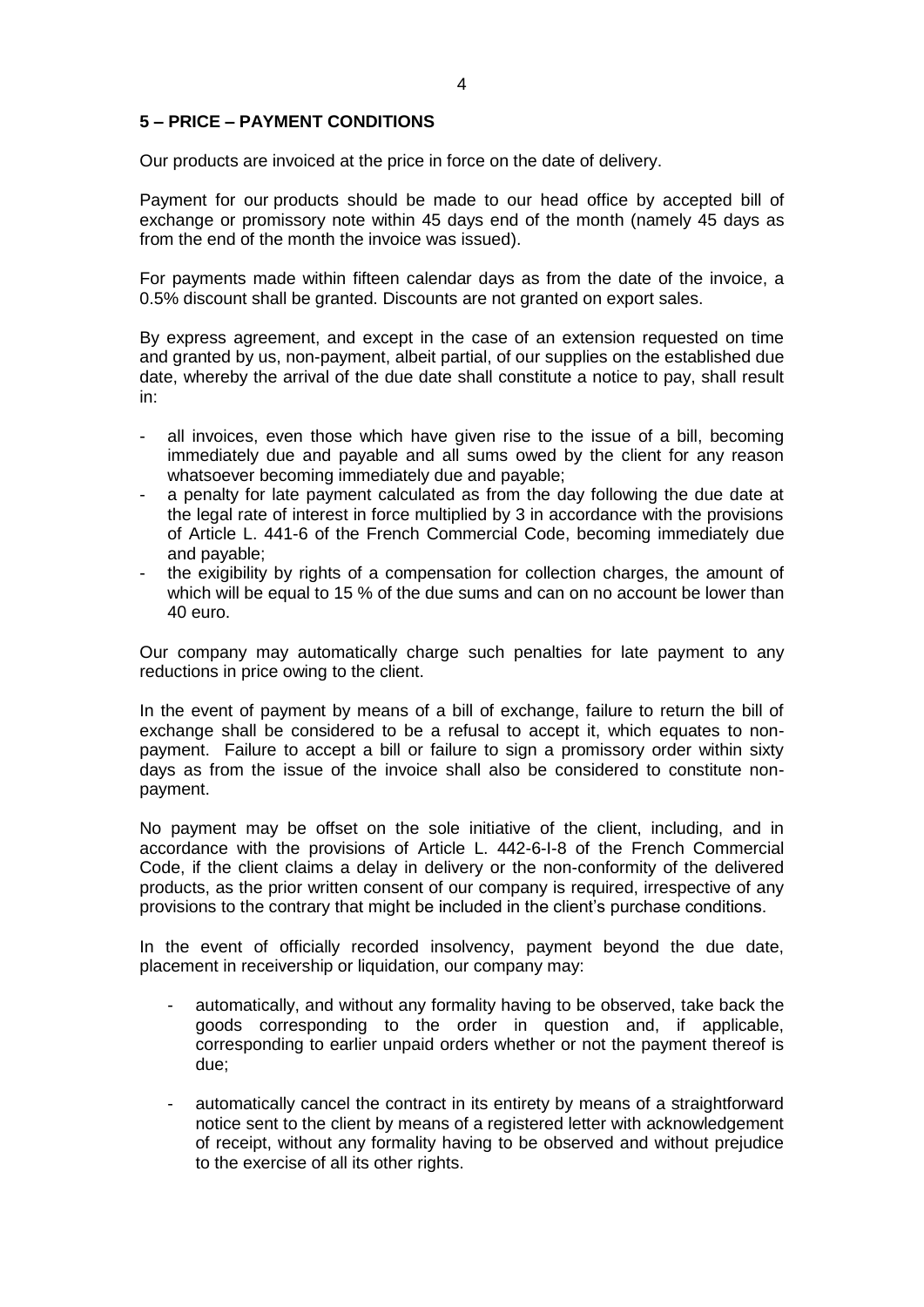Any reduction in the client's creditworthiness may, at any time and depending on the risks incurred, warrant the fixing of a credit limit for the client which, if necessary, may be authorized, the setting of certain payment deadlines, the cash payment of existing and future orders, and the establishment of certain guarantees.

This shall be the case in particular if a disposal, "location-gérance" (i.e. the leasing of a business in which the lessee runs the business on his own account and at his own risk), pledging or transfer of the client's goodwill or some of its assets, or if a change in the control or structure of the client's company or in its directorship, is liable to have a negative effect on the client's creditworthiness.

By express agreement, if proceedings are brought to have the client placed under the protection of the court, or to have it put into receivership or liquidation, the amount not yet paid on the invoices it has issued for services provided to our company and the amount of any reductions in prices owing shall be offset against the sums it still owes to our company, and said sums shall become payable immediately.

If, moreover, our company is forced to have recourse to an agent (lawyer, bailiff, etc.) in order to obtain payment of the sums owing, it is expressly agreed, by way of a lump-sum, automatic penalty clause, which may not be reduced, that a surcharge calculated at the rate of 10% of the amount of the sums owing by the client shall be applied, without prejudice to interest on arrears and damages.

# **6. INTELLECTUAL PROPERTY – TRADEMARKS AND PATENTS**

Unless expressly stipulated to the contrary, the plans, specifications, computer files, technical and commercial documentation, test results, photographs, samples, prototypes, studies, reports, correspondence, patents, models and designs, etc. that we send to our clients shall remain our property. Consequently, the client shall refrain from distributing the above in any way without our prior, written consent and shall undertake to use them only within the strict limits of the agreed intended purpose.

Our clients act as our guarantors and they shall compensate us for all the consequences of objections raised against the products manufactured by us according to their instructions, plans, designs and specifications, which infringe the industrial or intellectual property rights of third parties.

Any client who is aware of the infringement of the patents, trademarks and other intellectual property rights held by our company must notify us to this effect immediately by fax or e-mail and confirmed by means of a registered letter with acknowledgement of receipt.

## **7. STOCK**

The stocks of raw materials, component parts, inserts, tools and finished and semifinished goods established to meet our clients' requirements shall be invoiced to them in full upon the closure of their account, irrespective of the purpose to which they are put.

## **8. MOULDS / MODELS / TOOLS**

Unless proven to the contrary, the moulds, models and tools which we develop and manufacture with a view to producing products in accordance with the specifications of our clients shall remain our property.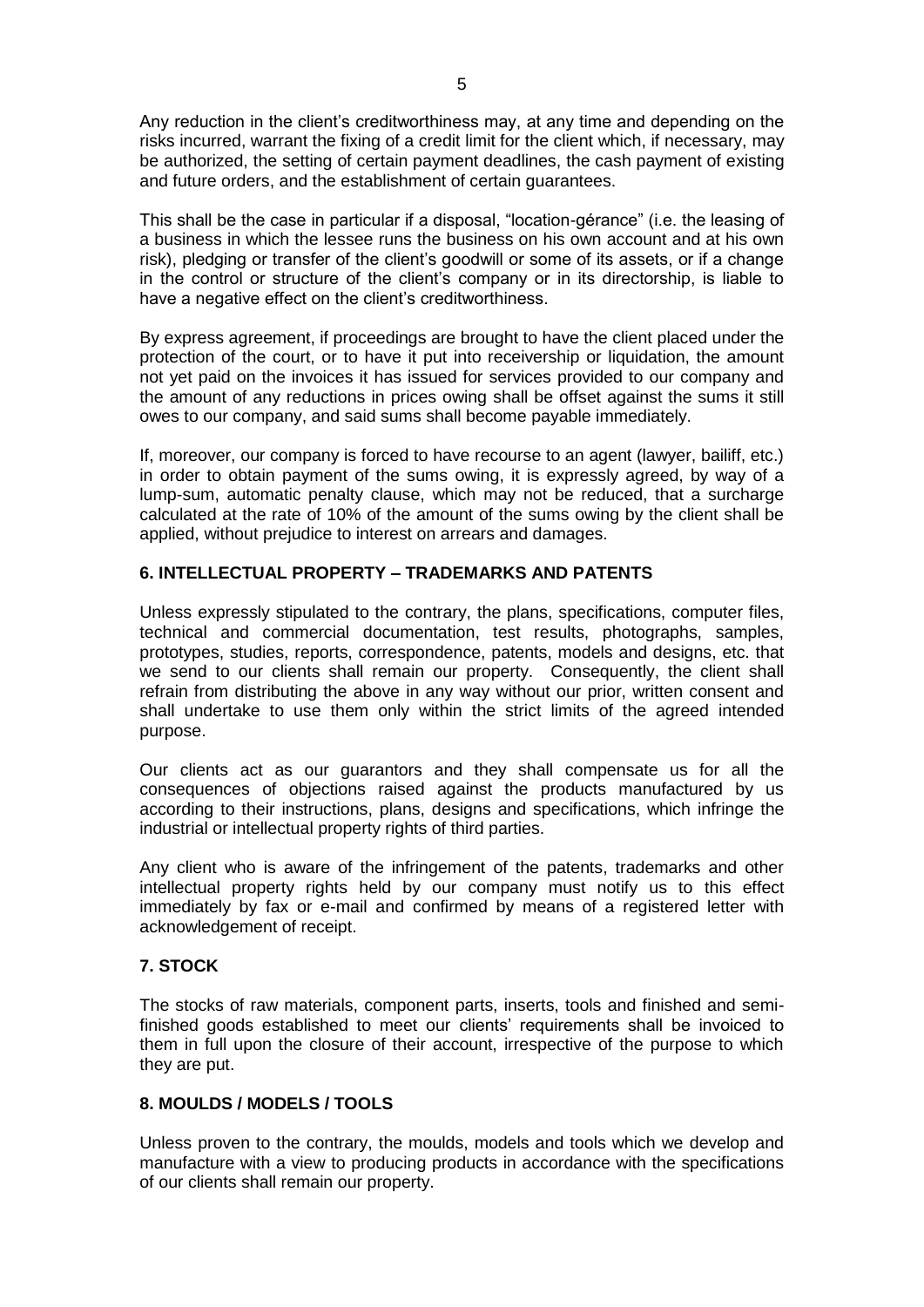Any financing by the client with a view to covering all or part of the cost of manufacturing the specific tool shall not warrant a transfer of ownership of said tool to the client, and shall not authorize the client to request the transfer thereof to another manufacturer without our agreement, or to restrict our ability to produce products for other clients using the same tool.

We reserve a right of retention on the moulds, models and tools made available to us by our clients in order to manufacture the products we deliver to them, until the invoices for our deliveries are paid in full.

After a written request to remove the moulds sent to the Client at the end of our relation with this Client, we will neither be committed nor liable to keep these moulds. If the Client fails to remove the moulds in the period of time granted to that effect, we will be authorized to destroy them. The costs relating to the remove, transportation or destruction of the moulds will then be charged to the Client.

## **9. RETURNS**

No product may be returned without the prior, written consent of our company. In all cases, the costs of the transport of the returned products shall be borne by the client.

### **10. CONFORMITY TO ORDER AND USAGE OF OUR PRODUCTS**

All those who order and/or use our products do so entirely at their own risk. It is their responsibility to check that, at the point of ordering and/or use, they are in possession of the latest regulations in force and the latest version of our technical and commercial documentation.

## **11. COMMERCIAL CLAIM / PRESCRIPTION**

Any commercial disputing on behalf of the client relating to the business relationship with our company in its entirety, notably for the payment of financial benefits of any kind and in particular discounts or compensation of supply of services, for a given year shall be made not later than twelve (12) months following the end of the calendar year for which the payment is due. Otherwise and by specific exemption to provisions contained in Article L.110 -4 of the French Commercial Code, any claim or disputing may be submitted and will be considered therefore as strictly out of order.

#### **12. EXCLUSION OF ALL PENALTIES**

No penalty shall be accepted by our company, unless we give our prior written consent, and irrespective of the reason for the penalty. Only the damage actually suffered, demonstrated, and evaluated by the client may be compensable by our company, after request to our company and negotiating with the latter. In this connection, the client will have to provide to our company any document attesting of actual damages (delivery note, etc.). Failing such acceptance the damages valuation will be made by an expert appointed by the President of the competent court, at the request of the most diligent party.